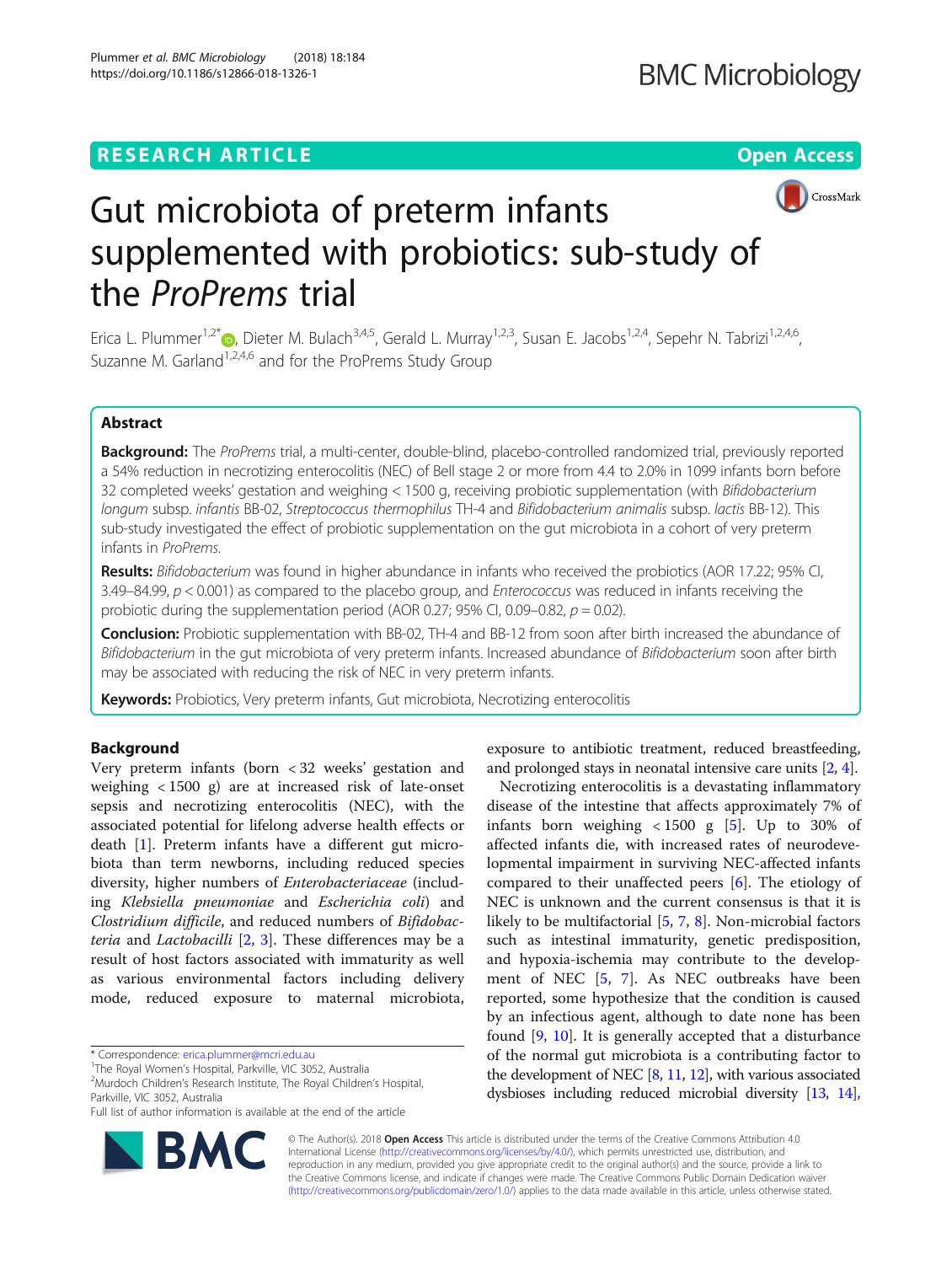delayed colonization of commensals including Bifidobacterium, Bacteroidetes, and Firmicutes (including Negativicutes and Clostridia), and increased abundance of Gammaproteobacteria (with reports of increased Enterobacteriaceae, Klebsiella and Escherichia/Shigella in NEC infants compared to healthy controls) [\[13](#page-7-0), [15](#page-7-0)–[17\]](#page-7-0).

There is strong evidence supporting the use of probiotic prophylaxis for the prevention of NEC. A recently published meta-analysis of 20 randomized controlled trials investigating the use of probiotics for prevention of NEC in preterm infants reported a 49.1% reduction in risk of NEC in probiotic supplemented infants (risk ratio  $[RR] = 0.509$ ; 95% CI, 0.385–0.672;  $p < 0.001$ )  $[18]$  $[18]$ . In the ProPrems trial, a placebo-controlled randomized trial of 1099 infants, our group reported a 54% reduction in NEC of Bell stage 2 or more from 4.4 to 2.0% in very preterm infants receiving a three-strain probiotic (relative RR = 0.46; 95% CI 0.23–0.93;  $p = 0.03$  [[19\]](#page-7-0). In contrast, a large multicenter study of 1315 preterm infants found no reduction in the incidence of NEC following supplementation with a single-strain probiotic (adjusted  $RR = 0.93$ ; 95% CI 0.68–1.27 [[20\]](#page-7-0)). This could suggest that not all probiotics have equivalent efficacy in preventing NEC and further work is needed to better understand how and why some probiotic combinations work and others do not.

In this sub-study, we investigated the effect of probiotic supplementation on the development of the gut microbiota of preterm infants by examining the gut bacterial communities in a cohort of very preterm infants enrolled in the *ProPrems* trial [[19](#page-7-0)].

## Methods

## Participants and specimen collection

ProPrems [[19](#page-7-0), [21](#page-7-0)] was a large multi-center, double blind, placebo controlled randomized trial where very preterm infants (born < 32 weeks' gestation and weighing < 1500 g) were randomized to receive either a probiotic combination (Bifidobacterium longum subsp. infantis  $(BB-02, 300 \times 10^6)$ , Streptococcus thermophilus (TH-4,  $350 \times 10^6$ ) and *Bifidobacterium animalis* subsp. *lactis* (BB-12,  $350 \times 10^6$ ) (ABC Dophilus Probiotic Powder for Infants; Solgar, Leonia, New Jersey) with  $1 \times 10^9$  total organisms per 1.5 g, in a maltodextrin base powder) or placebo (maltodextrin powder) once enteral feeds were commenced, until discharge from hospital or term corrected age. Stool swabs (or perianal swabs if the infant had not passed feces) were collected from Victorian Pro-Prems participants as close to the following time points as possible: prior to commencement of the study powder, after one, four and eight weeks of treatment, at six and 12 months of age corrected for prematurity. Due to logistic limitations, only infants enrolled at The Royal Women's Hospital, Melbourne, Australia with at least one swab available were eligible for inclusion in this sub-study. A total of 253 swabs (nine perianal swabs and 244 fecal swabs) from 68 infants were available for this sub-study.

## DNA extraction, PCR amplification, and pyrosequencing

DNA was extracted from the specimens using the MagNA Pure 96 System (Roche Diagnostics, Branchburg, NJ); stool swabs and perianal swabs were processed in the same way. The extracted DNA was used to generate an amplicon based library using bifidobacteria optimized PCR primers that amplify the V3-V5 hypervariable regions of the 16S rRNA gene as described by Sim et al. [\[22\]](#page-7-0). Sequencing of amplicons was performed on a Roche 454 Genome Sequencer instrument (GS FLX Titanium Chemistry) at Macrogen Inc. (Seoul, South Korea) generating single end reads. Multiplex Identification tags were incorporated during preparation.

## Sequence analysis

Sequence analysis was performed with QIIME (Version 1.8.0). Reads shorter than 250 bases, with homopolymer base runs of more than eight bases, containing more than eight ambiguously called bases or with an average phred quality score of less than 25 were removed from read sets. Chimeric reads were removed using UCHIME [[23\]](#page-7-0) in conjunction with the 'gold' 16S rRNA database [[24\]](#page-7-0). Operational taxonomic unit (OTU) picking was performed using the default UCLUST algorithm and a similarity threshold of 97%. A representative sequence for each OTU was used to assign taxonomy, using the default UCLUST consensus taxonomy assigner and SILVA reference database [\[25](#page-7-0)]. Specimens with fewer than 100 reads following quality control were excluded from analysis.

## Data analysis

All statistical analyses and diversity calculations were completed with R Studio (version 0.98.1103, Boston, USA) employing R 3.2.0 [[26](#page-7-0)].

Baseline characteristics were compared between allocation groups using the Chi-Square test or Fisher's exact test for categorical variables, and the Wilcoxon rank sum test for continuous variables.

To test if bacterial abundance differed significantly between the allocation groups and with age, a logistic regression analysis using a mixed effects model was performed for each genus that had a mean abundance of at least 1% in one allocation group. Proportional abundances of each genera were converted to a binary variable (based on the median value) and were regressed against allocation, adjusting for age at sampling (i.e. time from birth; expressed in days as a continuous variable) and gestation (expressed as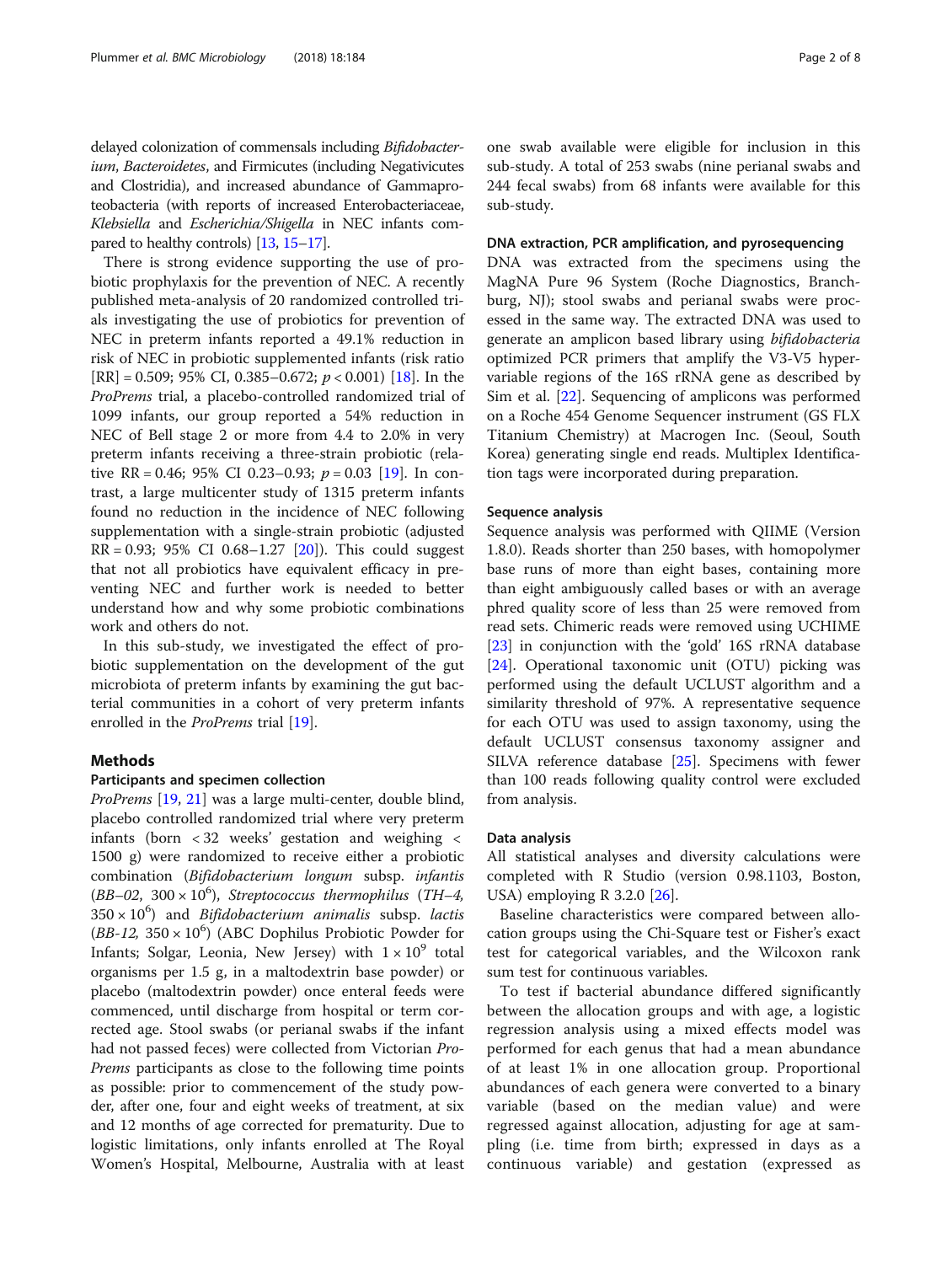above or below 28 weeks' gestation as a binary variable), clustering by participant number to account for multiple specimens from the same infant.

The prevalence of key bacteria was calculated in two ways: 1) the number of infants who had at least one specimen over the study period test positive for a specific genus as a proportion of the total number of infants in each allocation group, 2) the number of specimens positive for a specific genus as a proportion of the total number of specimens in each allocation group.

Bacterial diversity was defined as effective number of genera (which is the exponential of the Shannon diversity index) and was calculated using the vegan package [[27\]](#page-7-0). Reads that could not be classified to a genus level were omitted from diversity analyses. Effect of probiotic treatment on diversity was examined using a mixed effects linear regression model, adjusting as above. All regression analyses were implemented using the lme4 package [[28\]](#page-7-0). P-value false discovery rate adjustment for multiple testing was performed where required using the Benjamini-Hochberg method. An adjusted  $p$ -value  $< 0.05$ was deemed significant.

A heatmap and associated dendrogram was generated using the vegan and gplots packages [[27,](#page-7-0) [29\]](#page-7-0) and were based on Bray-Curtis dissimilarities and Ward's method for hierarchical clustering.

## Results

## Specimen and participant data

From the 253 specimens eligible for processing from 68 infants, a total of 1,064,333 reads were generated. Thirty-eight read sets (from a total of 30 infants) were excluded from analysis; twelve specimens failed to produce a PCR product and were not sequenced, and 26 specimens had fewer than 100 reads following quality control. The remaining 215 read sets (seven perianal swabs and 208 fecal swabs) from 66 infants (730,861 reads) were analyzed using QIIME. The median number of reads per specimen was  $3263$  (IQR = 1665–4657) and did not differ between the probiotic (median 3296 reads) and placebo group (median 3076 reads;  $Z = -0.87$ ,  $p >$ 0.05; Table [1\)](#page-3-0). The probiotic group comprised 124 specimens from 38 infants and the placebo group comprised 91 specimens from 28 infants. A range of one to five specimens was obtained from each infant (average three specimens  $(SD = 0.8)$ . Details of specimen collection are in Table [1.](#page-3-0)

Baseline patient demographic characteristics were similar between the probiotic and placebo group, except that gestational age was lower in the placebo group ( $p =$ 0.02) (Table [1\)](#page-3-0). The 66 infants included in this sub-study are representative of the entire ProPrems cohort with regard to the demographic characteristics including gender, gestational age, birth weight, and caesarean delivery (Additional file [1\)](#page-6-0). However, the rate of NEC was lower in the sub-study population (one infant included in this sub-study developed NEC (Bell Stage 2 or more) (1.5%), compared to 35 infants (3.2%) in the wider ProPrems cohort).

## The impact of probiotic supplementation on the gastrointestinal microbiota

A total of 102,050 reads (14.0%) could not be assigned to a genus; this included 400 reads that could not be assigned any bacterial phylum. The majority of reads that could not be classified to a bacterial genus were from the Enterobacteriaceae family (60.5%).

Bifidobacterium was the most prevalent genus in specimens from probiotic supplemented infants (detected in 90% of specimens collected from probiotic infants vs 55% of specimens collected from control infants). Streptococcus was present in 75% of specimens collected from probiotic infants vs 53% of specimens collected from control infants. Enterobacter was the most prevalent genus in specimens from control infants (detected in 85% of specimens collected from control infants vs 77% of specimens collected from probiotic infants). Bifidobacterium and Streptococcus were detected in at least one specimen from all probiotic supplemented infants; conversely, Enterobacter, Escherichia/Shigella and Enterococcus were detected in at least one specimen from all control infants (Table [2](#page-4-0)).

Twelve genera had a mean abundance of at least 1% in one (or both) allocation groups (Fig. [1](#page-4-0)) and these were the focus for regression analyses. After adjusting for age and gestation, babies receiving the probiotic had an increased abundance of Bifidobacterium (AOR 4.28; 95% CI, 2.02– 9.10, adjusted  $p$ -value =0.002) and decreased abundance of Enterococcus (AOR 0.37; 95% CI, 0.20–0.71, adjusted p-value =0.02). Despite being detected more frequently in probiotic supplemented infants compared to control infants no significant difference in the abundance of Streptococcus was observed between allocation groups after adjusting for age and gestation (AOR 1.57; 95% CI, 0.88– [2](#page-6-0).79, adjusted *p*-value > 0.05; Table [2\)](#page-4-0). Additional file 2 provides a graphical representation of the relative abundance of the 20 most abundant genera found in study specimens. Abundance data at the genus level for each specimen is provided in Additional file [3.](#page-6-0)

Given these findings, additional post-hoc logistic regression analyses were conducted. Specimens were grouped into two categories: collected during the supplementation period and collected post supplementation period. Supplementation on average started at four days of age and stopped at 68 days from birth. Eleven specimens collected before supplementation commenced were excluded from this analysis. *Bifidobacterium* and *Enterococcus* were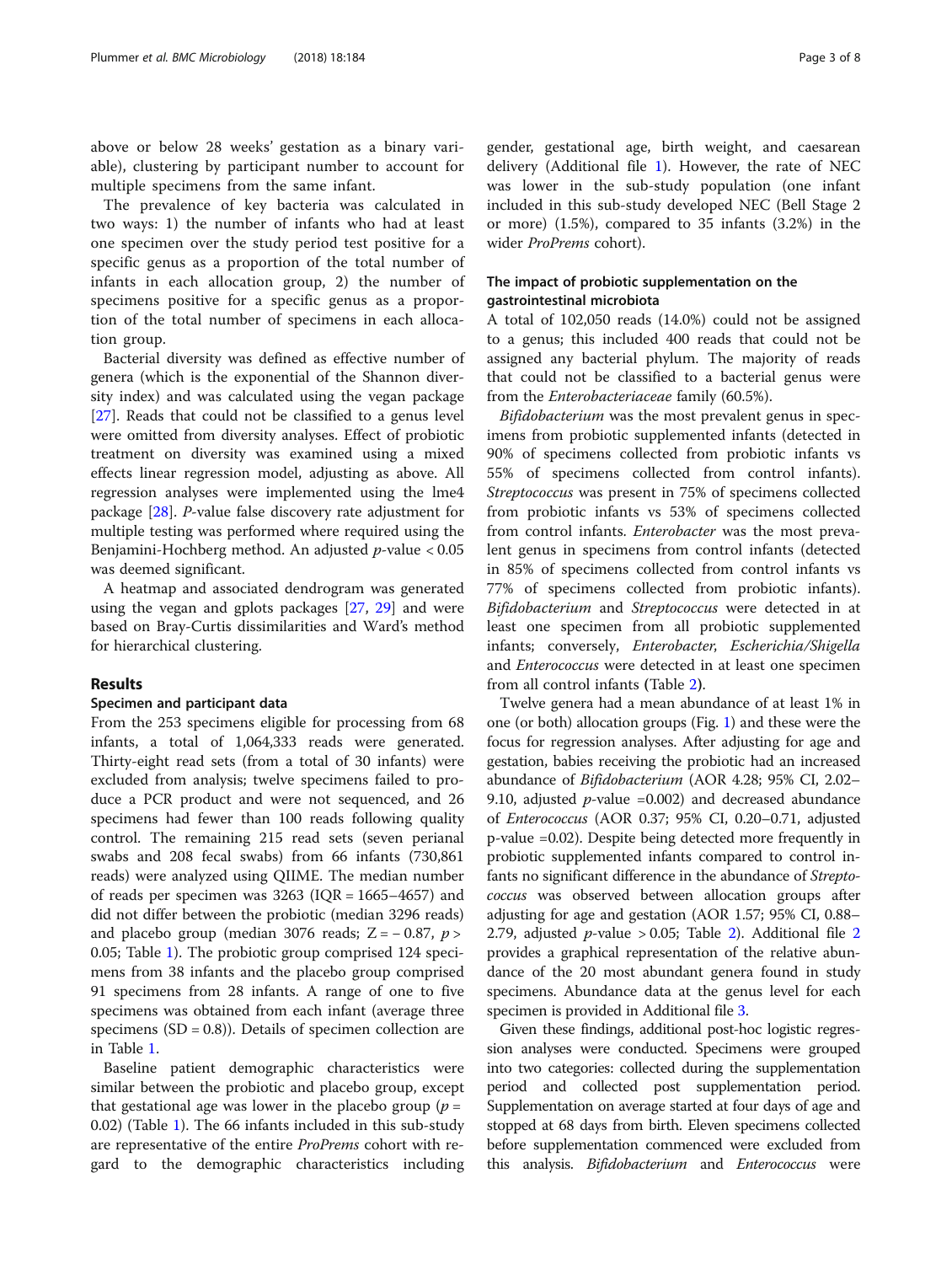## <span id="page-3-0"></span>Table 1 Overview of study participants

|                                                                                             | Probiotic, $n = 38$ | Placebo, $n = 28$ | $P$ value <sup><math>a</math></sup> |
|---------------------------------------------------------------------------------------------|---------------------|-------------------|-------------------------------------|
| Demographics                                                                                |                     |                   |                                     |
| Male, n (%)                                                                                 | 19 (50.0)           | 14(50.0)          | 1.0                                 |
| Gestational age, wk., mean (SD)                                                             | 28.6 (1.81)         | 27.5 (1.72)       | 0.02                                |
| Birth weight, g, mean (SD)                                                                  | 1040 (285)          | 1000 (253)        | 0.53                                |
| Maternal antibiotics, n (%) <sup>b</sup>                                                    | 20 (52.6)           | 12 (42.9)         | 0.43                                |
| Infant antibiotics:                                                                         |                     |                   |                                     |
| Courses of antibiotics, median (IQR))                                                       | $1(0-2)$            | $1(0-2)$          | 0.48                                |
| Days of antibiotic exposure, d, median (IQR)                                                | $2(0-8)$            | $5(0-10)$         | 0.38                                |
| Infants with at least 1 episode of definite late-onset sepsis with pathogen, $n(\%)^c$      | 3(7.9)              | 2(7.1)            | 1.0                                 |
| Infants with at least 1 episode of definite late-onset sepsis with CoNS, $n\%$ <sup>c</sup> | 2(5.3)              | 4(14.3)           | 0.39                                |
| Caesarean delivery, n (%)                                                                   | 27(71.1)            | 19 (60.7)         | 0.78                                |
| Any breast milk feeding, n (%)                                                              | 37 (97.4)           | 28 (100.0)        | 1.0                                 |
| Age commenced study powder, d, median (IQR)                                                 | $3.0(2.0 - 5.0)$    | $3.5(2.0-5.5)$    | 0.51                                |
| Age finished study powder, d, median (IQR)                                                  | 67.5 (54.0-85.0)    | 73.0 (64.0-89.5)  | 0.14                                |
| Length of supplementation, d, median (IQR)                                                  | 62.5 (48.5-81.8)    | 69.5 (62.0-83.3)  | 0.17                                |
| Sequencing data                                                                             |                     |                   |                                     |
| Specimens included, n                                                                       | 124                 | 91                |                                     |
| Specimens collected before supplementation commenced, n                                     | 3                   | 8                 |                                     |
| DOL, median (range)                                                                         | $3(3-4)$            | $4(1-8)$          |                                     |
| Specimens collected during supplementation period, n                                        | 80                  | 62                |                                     |
| DOL, median (range)                                                                         | $30(6-72)$          | $31(4-96)$        |                                     |
| Specimens collected post supplementation period, n                                          | 41                  | 21                |                                     |
| DOL, median (range)                                                                         | 256 (58-529)        | 285 (61-613)      |                                     |
| Specimens collected per baby, mean (SD)                                                     | 3(0.8)              | 3(0.8)            |                                     |
| Number of reads per specimen, median (IQR)                                                  | 3296 (1729-5136)    | 3076 (1654-4472)  | 0.39                                |

Abbreviations: DOL Day of life of specimen collection, IQR interquartile range, CoNS Coagulase-negative Staphylococcus, SD standard deviation <sup>a</sup>P value is based on Chi-Square test or Fisher's exact test for categorical variables and Wilcoxon rank sum test for continuous variables. <sup>b</sup> maternal antibiotics is

presented as the number (%) of mothers reporting antibiotic use before or during labor. <sup>c</sup> late-onset sepsis > 48 h after birth and before discharge home or term postmenstrual age

regressed against allocation, adjusting for age, gestation and multiple specimens from each infant as above. The difference in abundance of Bifidobacterium and *Enterococcus* between the allocation groups was only evident during the supplementation period (AOR 17.22; 95% CI, 3.49–84.99, p < 0.001 and AOR 0.27; 95% CI, 0.09–0.82,  $p = 0.02$  respectively) (Table [3\)](#page-5-0).

Of note several genera were more abundant at different ages. Staphylococcus and Enterobacter were found in higher abundance in specimens collected closer to birth, compared to those collected later. Veillonella, Clostridium, Streptococcus, Akkermansia and Citrobacter were found in higher abundance in specimens collected later (Additional file [4](#page-6-0)).

No difference in effective number of genera was observed between the probiotic and placebo groups (adjusted coef − 0.3; 95% CI, − 0.7-0.1,  $p > 0.05$ ).

## **Discussion**

This sub-study investigated the effect of probiotic supplementation with B. longum subsp. infantis BB-02, S. thermophilus TH-4 and B. animalis subsp. lactis BB-12 on the gut microbiota of a subset of very preterm infants enrolled in the ProPrems trial and found that infants supplemented with probiotics had a higher abundance of Bifidobacterium compared to control infants.

ProPrems demonstrated that probiotic supplementation with BB-02, TH-4 and BB-12 resulted in a 54% relative risk reduction in NEC of Bell stage 2 or more [\[19](#page-7-0)]. However, as the incidence of NEC in the ProPrems control infants was low (4.4%) and only one infant who developed NEC was included in this sub-study, few conclusions can be made about the mechanism/s by which the probiotics may work to prevent NEC. Nevertheless, it is noteworthy that the increased abundance of Bifidobacterium in probiotic-supplemented infants was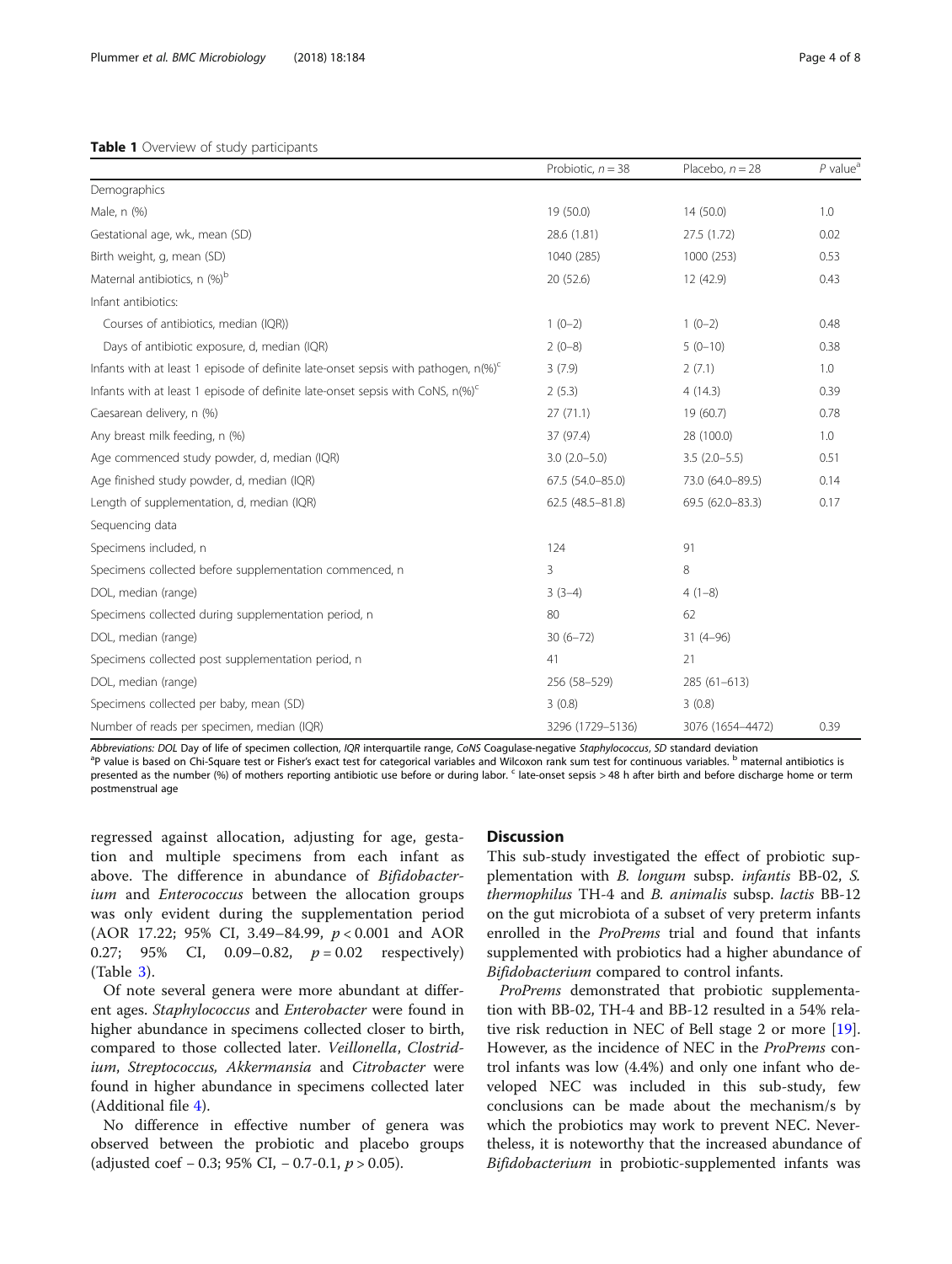| Genus <sup>a</sup>   | Probiotic<br>$(n = 38$ infants, 124 specimens)             |                                   | Placebo<br>$(n = 28$ infants, 91 specimens)                |                                   |                           |           |                                 |
|----------------------|------------------------------------------------------------|-----------------------------------|------------------------------------------------------------|-----------------------------------|---------------------------|-----------|---------------------------------|
|                      | Prevalence<br>n infants $(\%)^b$ ;<br>n specimens $(\%)^c$ | Relative abundance<br>Mean % (SD) | Prevalence<br>n infants $(\%)^b$ ;<br>n specimens $(\%)^c$ | Relative abundance<br>Mean % (SD) | AOR <sup>d</sup> (95% CI) | $P$ value | Adjusted $P$ value <sup>e</sup> |
| Bifidobacterium      | 38 (100); 111 (90)                                         | 36.4 (32.5)                       | 25 (89); 50 (55)                                           | 17.5 (27.4)                       | $4.28(2.02 - 9.10)$       | < 0.001   | 0.002                           |
| Enterobacter         | 37 (97); 95 (77)                                           | 14.8 (24.6)                       | 28 (100); 77 (85)                                          | 18.7(25.1)                        | $0.75(0.40-1.41)$         | 0.37      | 0.45                            |
| Escherichia/Shigella | 37 (97); 84 (68)                                           | 9.1(19.1)                         | 28 (100); 74 (81)                                          | 7.5(17.2)                         | $0.69(0.34 - 1.43)$       | 0.32      | 0.43                            |
| Staphylococcus       | 36 (95); 65 (52)                                           | 8.1(24.0)                         | 24 (86); 48 (53)                                           | 7.5(20.4)                         | $0.85(0.47 - 1.55)$       | 0.60      | 0.60                            |
| Enterococcus         | 37 (97); 76 (61)                                           | 3.7(11.0)                         | 28 (100); 71 (78)                                          | 8.8 (19.3)                        | $0.37(0.20 - 0.71)$       | 0.003     | 0.02                            |
| Streptococcus        | 38 (100); 93 (75)                                          | 4.7(15.0)                         | 25 (89); 48 (53)                                           | 2.9(9.4)                          | $1.57(0.88 - 2.80)$       | 0.13      | 0.31                            |
| Veillonella          | 32 (84); 56 (45)                                           | 2.4(7.2)                          | 25 (89); 46 (51)                                           | 3.3(7.9)                          | $0.74(0.42 - 1.33)$       | 0.32      | 0.43                            |
| Clostridium          | 32 (84); 53 (43)                                           | 0.5(2.4)                          | 27 (96); 45 (49)                                           | 3.0(9.0)                          | $0.68(0.38 - 1.21)$       | 0.19      | 0.31                            |
| Lactobacillus        | 23 (61); 41 (33)                                           | 0.9(3.7)                          | 13 (46); 19 (21)                                           | 2(7.6)                            | $1.85(0.78 - 4.41)$       | 0.16      | 0.31                            |
| Citrobacter          | 20 (53); 27 (22)                                           | 0.8(3.4)                          | 21 (75); 34 (37)                                           | 1.7(10.1)                         | $0.44(0.19 - 1.02)$       | 0.06      | 0.21                            |
| Akkermansia          | $6(16)$ ; 6 $(5)$                                          | 0.1(0.5)                          | 3(11); 3(3)                                                | 1.4(9.2)                          | $1.87(0.41 - 8.59)$       | 0.42      | 0.47                            |
| Pantoea              | 11 (29); 14 (11)                                           | 0.1(0.8)                          | 12 (43); 18 (20)                                           | 1.1(10.1)                         | $0.45(0.15 - 1.35)$       | 0.15      | 0.31                            |

<span id="page-4-0"></span>Table 2 Logistic mixed model regression analysis for examining the effect of probiotic supplementation on bacterial genera abundance

Abbreviations: AOR adjusted odds ratio, CI confidence interval, IQR interquartile range; P values <0.05 are bolded to indicate statistically significant associations. <sup>a</sup> Proportional abundances of each genera were converted to a binary variable (based on the median value). Only genera that had a mean abundance of at least 1% abundant in one (or both) allocation group were included in regression analysis; <sup>b</sup> Presents the number (and percent) of infants who had at least on specimen over the study period test positive for genus; <sup>c</sup> Presents the number (and percent) of total specimens test positive for genus <sup>d</sup> Odds ratio for mixed effects regression model association between allocation group and bacterial abundance adjusted for gestation and age at sampling, clustering by participant number to account for multiple specimens from infants (66 clusters).  $e$  P-value false discovery rate adjustment for multiple testing was performed using the Benjamini-Hochberg method

only observed during the supplementation period. This may suggest that increased abundance of Bifidobacterium when the gut and immune system are most immature is important in reducing the risk of NEC in very preterm infants.

Bifidobacterium spp. are known inhabitants of the adult and full term infant gut, but their presence is often reduced or delayed in preterm infants [[30,](#page-7-0) [31\]](#page-7-0). Probiotic

supplementation with *Bifidobacterium* spp. has been shown to promote colonization of Bifidobacterium spp. in preterm and low birth weight infants [\[20](#page-7-0), [32](#page-7-0)–[36](#page-7-0)], often resulting in positive effects including weight gain, decreased intestinal permeability, reduction in abundance of potentially pathogenic bacteria, and establishment of a gut microbiota similar to that of healthy full term infants [[33,](#page-7-0) [35,](#page-7-0) [36\]](#page-7-0).



abundance of at least 1% in one (or both) allocation group and were included in the regression analysis. Bacteria not included in the regression analysis are grouped under "Other bacteria"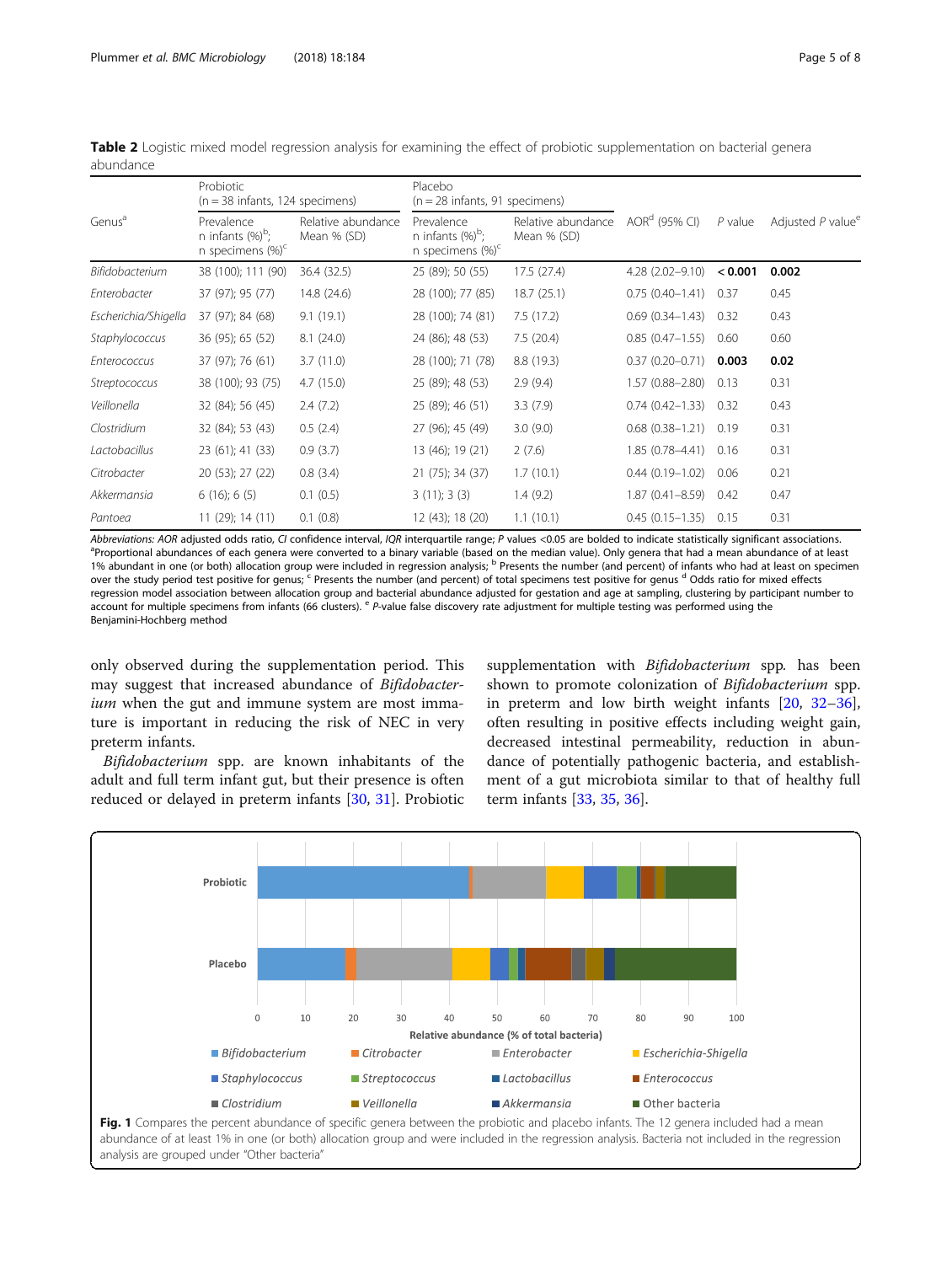|                 | Specimens collected during supplementation period<br>$N = 142^a$ |                                                   |                           | Specimens collected post supplementation period<br>$N = 62^d$ |                                                     |                                                   |                           |           |
|-----------------|------------------------------------------------------------------|---------------------------------------------------|---------------------------|---------------------------------------------------------------|-----------------------------------------------------|---------------------------------------------------|---------------------------|-----------|
| Genus           | Probiotic<br>% abundance<br>mean (SD)<br>$(N = 80)$              | Placebo<br>% abundance<br>mean (SD)<br>$(N = 62)$ | AOR <sup>b</sup> (95% CI) | $P$ value                                                     | Probiotic<br>% abundance<br>mean (SD)<br>$(N = 41)$ | Placebo<br>% abundance<br>mean (SD)<br>$(N = 21)$ | AOR <sup>c</sup> (95% CI) | $P$ value |
| Bifidobacterium | 40.5 (31.9)                                                      | 14.4 (26.7)                                       | 17.22 (3.49-84.99)        | < 0.001                                                       | 28.7 (31.2)                                         | 26.9(27.0)                                        | $0.99(0.30 - 3.26)$       | 0.99      |
| Enterococcus    | 3.3(8.9)                                                         | 10.0(20.8)                                        | $0.27(0.09 - 0.82)$       | 0.02                                                          | 4.9(14.6)                                           | 1.7 (1.9)                                         | $0.36(0.11 - 1.17)$       | 0.09      |

<span id="page-5-0"></span>Table 3 Logistic mixed model regression analysis for examining the effect of probiotic supplementation on abundance of Bifidobacterium and Enterococcus during and following the supplementation period

Abbreviations: AOR adjusted odds ratio, CI confidence interval, IQR interquartile range;<br><sup>a</sup>A total of 204 specimens were included in this analysis. Specimens collected prior to the supplementation commenced (n = 11) were b Odds ratio for adjusted mixed effects regression model for association between allocation group and bacterial abundance during the supplementation period, clustering by participant number to account for multiple specimens from infants (63 clusters);  $c$  Odds ratio for adjusted mixed effects regression model association between allocation group and bacterial abundance following the supplementation period, clustering by participant number to account for multiple specimens from infants (51 clusters)

Interestingly, the PiPs Study found no reduction in the incidence NEC in infants supplemented with Bifidobacterium breve BBG-001, despite confirmation of B. breve colonization by culture and qPCR in 85% of probiotic supplemented infants and 37% of control infants at 2 weeks postnatal age  $[20]$  $[20]$ . The results of the *PiPs Study* highlight the importance of Bifidobacterium strain/s selection in developing an effective probiotic for preventing NEC [[37\]](#page-7-0). Given the multifactorial nature of NEC, and that different bacterial strains are thought to exert probiotic effects by different mechanisms, multi-strain probiotics may be more beneficial than single-strain formulations in the prevention of NEC [[38](#page-7-0)]. This is supported by a recent meta-analysis that reported a lower incidence of NEC in infants supplemented with multi-strain probiotics compared with infants supplemented with single strain combinations using Lactobacillus spp., Bifidobacterium spp. and Saccharomyces boulardii [\[39](#page-7-0)].

Despite detecting a difference in the abundance of Bifidobacterium between the allocation groups, no similar effect was observed for Streptococcus. This is despite the probiotic comprising both Bifidobacterium and Streptococcus, and the prevalence of Streptococcus being higher in the probiotic group compared to the placebo group. This may indicate that Bifidobacterium has a more intimate interaction with the gut mucosa than Streptococcus [[40](#page-7-0), [41](#page-7-0)]. The increased abundance of Bifidobacterium compared to Streptococcus could also be a result of the greater quantity of Bifidobacterium in the probiotic formulation compared to Streptococcus.

Excluding Bifidobacterium, the most abundant bacterial taxonomic groups identified were the genera Enterococcus, Staphylococcus and Streptococcus and the Enterobacteriaceae family, which is consistent with current literature for preterm infants [\[32,](#page-7-0) [42,](#page-7-0) [43](#page-7-0)]. Enterococcus was the only genus found in significantly higher abundance in the control infants. Enterococci are known colonizers of the preterm gut, and have been identified in both healthy infants and infants who go on to develop NEC [\[44](#page-7-0)–[47\]](#page-7-0).

This study has a number of limitations. First, 16S rRNA gene sequencing only allowed allocation of reads to genus level. As a result, it cannot be determined if the increase in Bifidobacterium in the probiotic-supplemented infants comprised the probiotic BB-12 and BB-02 strains. Furthermore, we observed an overall high abundance of Bifido*bacterium* in both allocation groups compared to other studies of the infant gut microbiota [[13,](#page-7-0) [48](#page-7-0), [49](#page-7-0)]. This could be a result of the bifidobacteria optimised primers used for 16S rRNA gene amplification, which have been shown to improve the amplification of *Bifidobacterium* in fecal samples [\[22\]](#page-7-0). Cross-colonization may also have accounted for the higher than expected abundance of Bifidobacterium observed in controls. We previously reported a low occurrence of probiotic cross-colonization of infants in a neonatal unit during and after the ProPrems study [[50](#page-7-0)]. However, this study was limited by a small number of ProPrems participants (twelve of the 87 infants analyzed were ProPrems participants) and several studies have reported cross-colonization in up to 44% of control infants during and/or after supplementation [\[20,](#page-7-0) [33](#page-7-0)]. Future research utilizing a whole metagenome approach will provide species and strain level information, as well as identify whether cross-colonization or primer selection may have influenced the microbial profiles presented here.

Second, infants included in this study contributed variable numbers of specimens, so colonization patterns could not be established for all infants. Additionally, only eleven specimens collected before supplementation commenced were available for analysis. As a result, we do not know if there was a difference in the pre-supplementation gut microbiota between the two allocation groups. Finally, the 66 infants included in this sub-study represent only a small proportion of the 1099 total *ProPrems* study population. Though the infants in this sub-study are representative of the wider ProPrems cohort in terms of demographic details, they did have a lower incidence of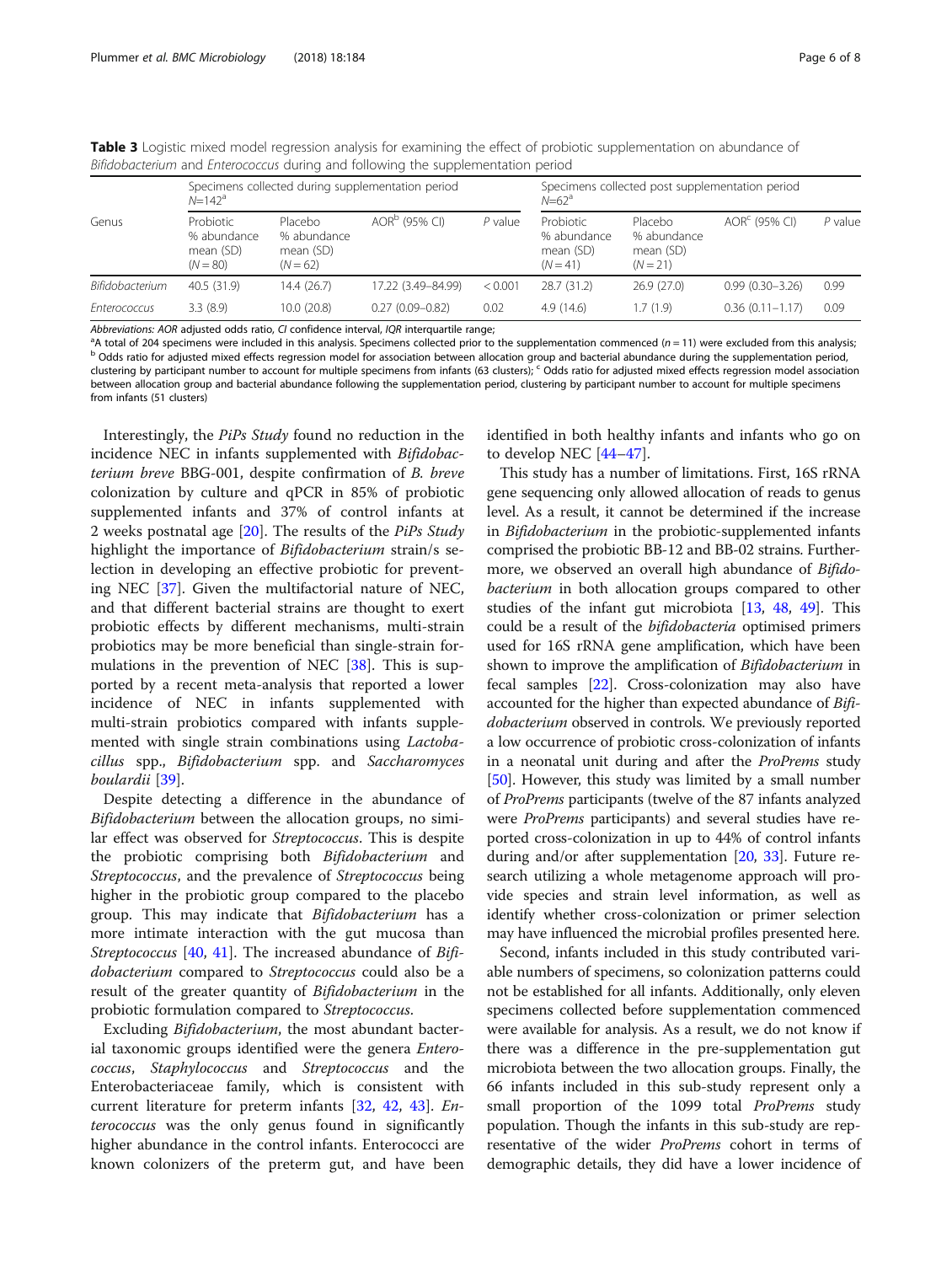## <span id="page-6-0"></span>Conclusion

Probiotic supplementation with BB-02, BB-12, and TH-4 increased the abundance of Bifidobacterium in the gut microbiota of very preterm infants during probiotic supplementation. Increased abundance of Bifidobacterium shortly after birth may be protective against NEC. A detailed understanding of the impact of probiotic supplementation on the gut microbiota at a strain level is required given current research has highlighted that selecting the appropriate *Bifidobacterium* strain/s for probiotic supplementation in very preterm infants is crucial.

## Additional files

[Additional file 1:](https://doi.org/10.1186/s12866-018-1326-1) Comparison of demographics of sub-study participants and the wider ProPrems cohort (DOCX 13 kb)

[Additional file 2:](https://doi.org/10.1186/s12866-018-1326-1) Heatmap of bacterial abundance in all study specimens. Each vertical line represents the bacterial composition of one specimen. The 20 most abundant taxa found in specimens are included in the heatmap. Allocation group is displayed above the heatmap in red (probiotic) and blue (placebo). The stage of study is also displayed above the heatmap in purple (before supplementation), pink (during supplementation) and cyan (post supplementation). (PDF 116 kb)

[Additional file 3:](https://doi.org/10.1186/s12866-018-1326-1) Relative abundance of all detected genera for each specimen (XLSX 120 kb)

[Additional file 4:](https://doi.org/10.1186/s12866-018-1326-1) Logistic mixed model regression analysis for examining the effect of time from birth on bacterial genera abundance. (DOCX 16 kb)

#### Abbreviations

AOR: Adjusted odds ratio; CI: Confidence interval; NEC: Necrotizing enterocolitis; rRNA: ribosomal RNA

#### Acknowledgments

We acknowledge Dr. Jimmy Twin for the sample preparation and laboratory work completed in this study. Members of The ProPrems Study Group are as follows: ProPrems Steering Group – S.M. Garland (principal investigator), S.E. Jacobs (chief investigator), J.M. Tobin (chief investigator), S.N. Tabrizi (chief investigator), M. Pirotta (chief investigator), S. Donath (associate investigator), G.F. Opie (associate investigator), M.L.K. Tang (associate investigator), C.J. Morley (associate investigator); Participating Hospitals and Investigators – S.M. Garland, S.E. Jacobs, C.J. Morley, S.N. Tabrizi, L. Hickey, The Royal Women's Hospital; G.F. Opie, Mercy Hospital for Women; K. Tan, A. Lewis, A. Veldman, Monash Medical Centre; M.L.K. Tang, Royal Children's Hospital, all in Melbourne, Australia; J. Travadi, I.M. R. Wright, John Hunter Children's Hospital; D.A. Osborn, Royal Prince Alfred Hospital; J. Sinn, Royal North Shore Hospital; J. Levison, J.A. Stack, Liverpool Hospital, all in New South Wales, Australia; A.G. DePaoli, Royal Hobart Hospital, Tasmania, Australia; N.C. Austin, B.A. Darlow, Christchurch Women's Hospital, University of Otago, Christchurch, New Zealand; J.M. Alsweiler, M.J Buksh, Auckland City Hospital and The Liggins Institute, University of Auckland, Auckland, New Zealand.

#### Funding

Supported by the National Health and Research Medical Council of Australia (project grant 454629), The Royal Women's Hospital Foundation, Melbourne, Australia, and The Angior Family Foundation, Melbourne, Australia. ELP received a bursary scholarship from Victorian Life Science Computation

Initiative. Solgar, USA supplied the probiotic combination "ABC Dophilus Powder for Infants" at cost, but did not provide the study with support of any kind. The funders had no role in the design of the study and collection, analysis, and interpretation of data and in writing the manuscript. The authors have no other financial relationships relevant to this article to disclose.

#### Availability of data and materials

Raw sequencing data have been deposited in NCBI's Short Read Archive (SRA) under BioProject PRJNA353658, [https://www.ncbi.nlm.nih.gov/](https://www.ncbi.nlm.nih.gov/bioproject/PRJNA353658/) [bioproject/PRJNA353658/](https://www.ncbi.nlm.nih.gov/bioproject/PRJNA353658/).

## Authors' contributions

SMG conceptualized and designed this sub-study. SMG and SEJ contributed equally to the coordination of the ProPrems trial from which the samples used in this sub-study were collected. ELP generated the microbiota data, carried out data analysis and drafted the initial manuscript under the supervision of SMG, SNT and DMB. SNT coordinated and supervised the laboratory work. ELP, DMB, GLM, SEJ, SNT and SMG contributed significantly to data interpretation, manuscript writing and editing of the manuscript. All authors read and approved the final manuscript.

#### Ethics approval and consent to participate

The ProPrems study was approved by The Royal Women's Hospital (Melbourne) Human Research and Ethics Committees, and specimens were collected after obtaining written informed consent from parents or guardians.

#### Consent for publication

Not applicable.

#### Competing interests

The authors declare that they have no competing interests.

#### Publisher's Note

Springer Nature remains neutral with regard to jurisdictional claims in published maps and institutional affiliations.

## Author details

<sup>1</sup>The Royal Women's Hospital, Parkville, VIC 3052, Australia. <sup>2</sup>Murdoch Children's Research Institute, The Royal Children's Hospital, Parkville, VIC 3052, Australia. <sup>3</sup>Infection and Immunity Program, Monash Biomedicine Discovery Institute and Department of Microbiology, Monash University, Clayton, VIC 3800, Australia. <sup>4</sup>The University of Melbourne, Parkville, VIC 3050, Australia.<br><sup>5</sup>Victorian Life Sciences Computation Initiative The University of Melbourn <sup>5</sup>Victorian Life Sciences Computation Initiative, The University of Melbourne, Parkville Campus, LAB-14, 700 Swanston St, Carlton, VIC 3053, Australia. <sup>6</sup>The Royal Children's Hospital, 50 Flemington Rd, Parkville, VIC 3052, Australia.

## Received: 3 October 2017 Accepted: 25 October 2018<br>Published online: 13 November 2018

## References

- 1. Chang HH, Larson J, Blencowe H, Spong CY, Howson CP, Cairns-Smith S, Lackritz EM, Lee SK, Mason E, Serazin AC, et al. Preventing preterm births: analysis of trends and potential reductions with interventions in 39 countries with very high human development index. Lancet. 2013;381:223–34.
- 2. Cilieborg MS, Boye M, Sangild PT. Bacterial colonization and gut development in preterm neonates. Early Hum Dev. 2012;88(Suppl 1):S41–9.
- 3. Matamoros S, Gras-Leguen C, Le Vacon F, Potel G, de La Cochetiere MF. Development of intestinal microbiota in infants and its impact on health. Trends Microbiol. 2013;21:167–73.
- 4. Underwood MA, Sohn K. The microbiota of the extremely preterm infant. Clin Perinatol. 2017;44:407–27.
- 5. Neu J, Walker WA. Necrotizing enterocolitis. N Engl J Med. 2011;364:255–64.
- Luedtke SA, Yang JT, Wild HE. Probiotics and necrotizing enterocolitis: finding the missing pieces of the probiotic puzzle. J Pediatr Pharmacol Ther. 2012;17:308–28.
- 7. Samuels N, van de Graaf RA, de Jonge RCJ, Reiss IKM, Vermeulen MJ. Risk factors for necrotizing enterocolitis in neonates: a systematic review of prognostic studies. BMC Pediatr. 2017;17:105.
- 8. Patel RM, Denning PW. Intestinal microbiota and its relationship with necrotizing enterocolitis. Pediatr Res. 2015;78:232–8.